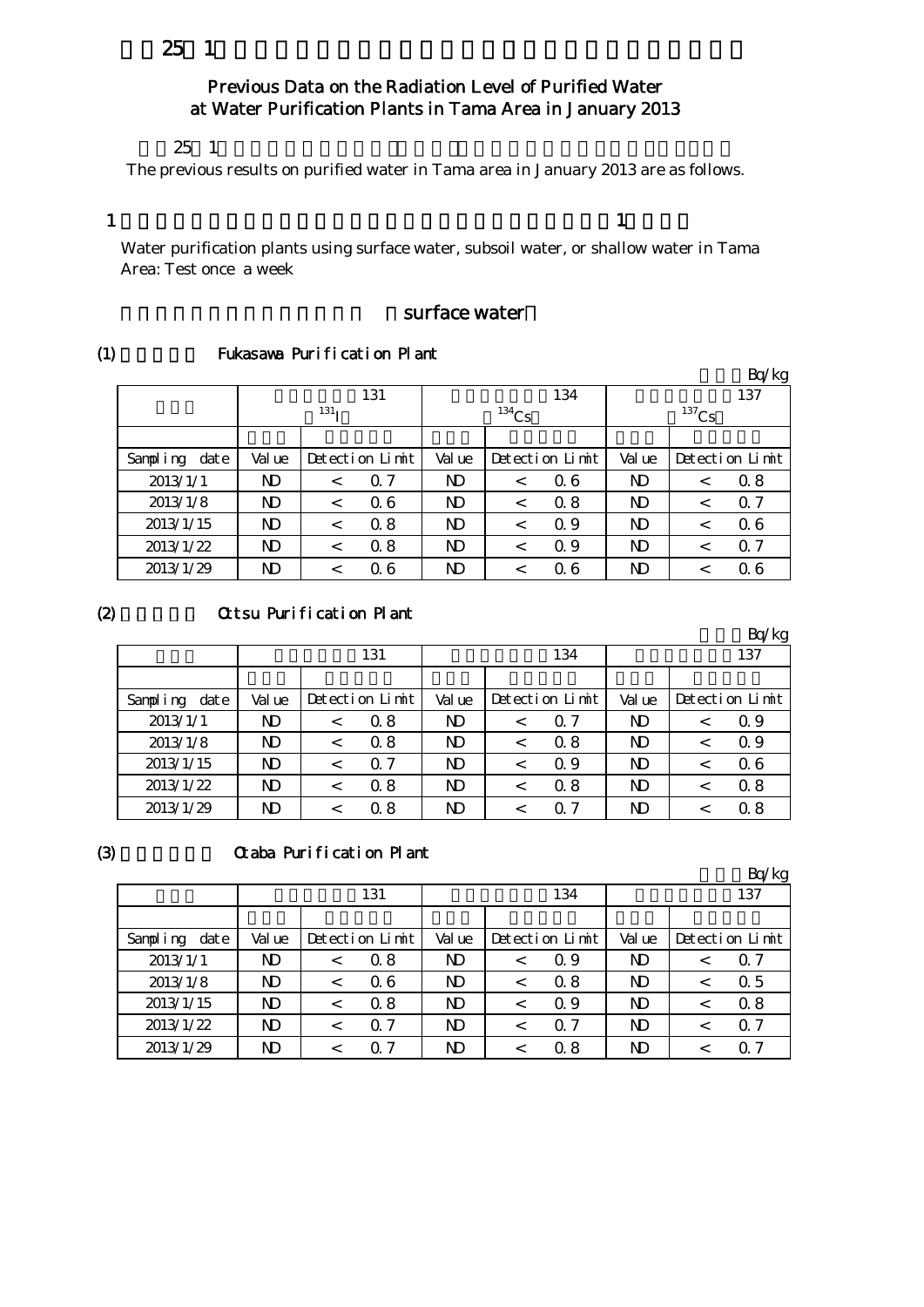## (4) Tanasawa Purification Plant

|                  |                |         |                 |                |         |                 |                | Bq/kg           |
|------------------|----------------|---------|-----------------|----------------|---------|-----------------|----------------|-----------------|
|                  |                |         | 131             |                |         | 134             |                | 137             |
|                  |                |         |                 |                |         |                 |                |                 |
| Sampling<br>date | Val ue         |         | Detection Limit | Val ue         |         | Detection Limit | Val ue         | Detection Limit |
| 2013/1/1         | ND             | $\,<\,$ | 0.8             | ND             | $\,<\,$ | 0.8             | ND             | Q 9             |
| 2013/1/8         | ND             |         | $\Omega$ 7      | N <sub>D</sub> | $\,<\,$ | 0.7             | N <sub>D</sub> | 0.8             |
| 2013/1/15        | ND             |         | 0.8             | ND             | ✓       | 0.8             | ND             | 0.8             |
| 2013/1/22        | N <sub>D</sub> |         | 06              | N <sub>D</sub> | <       | 0.8             | N <sub>D</sub> | 0.8             |
| 2013/1/29        | ND             |         | -7<br>0         | ND             |         | 0. 8            | ND             | 0.8             |

## (5) Himura Purification Plant

|                  |        |         |                 |                |         |                 |        | Bq/kg           |
|------------------|--------|---------|-----------------|----------------|---------|-----------------|--------|-----------------|
|                  |        |         | 131             |                |         | 134             |        | 137             |
|                  |        |         |                 |                |         |                 |        |                 |
| date<br>Sampling | Val ue |         | Detection Limit | Val ue         |         | Detection Limit | Val ue | Detection Limit |
| 2013/1/3         | ND     | $\,<\,$ | 0.8             | ND             | $\,<\,$ | 0.7             | ND     | 0.8             |
| 2013/1/10        | ND     |         | 06              | N <sub>D</sub> | $\,<\,$ | 0.7             | ND     | 0.8             |
| 2013/1/17        | ND     |         | $\Omega$ 7      | ND             | $\,<\,$ | 0.7             | ND     | 0.8             |
| 2013/1/24        | ND     |         | $\Omega$ 7      | ND             | $\,<\,$ | 0.7             | ND     | 0.8             |
| 2013/1/31        | ND     |         | 0.8             | ND             | <       | 0. 7            | ND     | 0.8             |

#### (6)

## Nippara Purification Plant

|                  |        |         |                 |                |         |                 |                |  | Bq/kg           |
|------------------|--------|---------|-----------------|----------------|---------|-----------------|----------------|--|-----------------|
|                  |        |         | 131             | 134            |         |                 | 137            |  |                 |
|                  |        |         |                 |                |         |                 |                |  |                 |
| Sampling<br>date | Val ue |         | Detection Limit | Val ue         |         | Detection Limit | Val ue         |  | Detection Limit |
| 2013/1/3         | ND     |         | 0.8             | ND             | $\,<\,$ | 0.8             | ND             |  | 0.8             |
| 2013/1/10        | ND     | $\,<\,$ | 06              | ND             | <       | 0.6             | N <sub>D</sub> |  | 0.8             |
| 2013/1/17        | ND     |         | Q 9             | N <sub>D</sub> | <       | Q 9             | N <sub>D</sub> |  | 0.8             |
| 2013/1/24        | ND     |         | Q 9             | N <sub>D</sub> | <       | 0.8             | ND             |  | 0.8             |
| 2013/1/31        | ND     |         | Q 8             | ND             |         |                 | ND             |  | 0.8             |

### $(7)$

## Ogouchi Purification Plant

|                  |                |         |                 |                |         |                 |                | Bq/kg           |
|------------------|----------------|---------|-----------------|----------------|---------|-----------------|----------------|-----------------|
|                  |                |         | 131             |                |         | 134             |                | 137             |
|                  |                |         |                 |                |         |                 |                |                 |
| Sampling<br>date | Val ue         |         | Detection Limit | Val ue         |         | Detection Limit | Val ue         | Detection Limit |
| 2013/1/3         | ND             |         | 06              | N <sub>D</sub> | <       | 0.5             | ND             | $\Omega$ 7      |
| 2013/1/10        | N <sub>D</sub> | $\,<\,$ | 06              | ND.            | $\,<\,$ | 0.8             | ND             | 06              |
| 2013/1/17        | N <sub>D</sub> | $\,<\,$ | 0.8             | ND.            | $\,<\,$ | 0.8             | ND             | $\Omega$ 7      |
| 2013/1/24        | ND             | $\,<\,$ | $\Omega$ 7      | N <sub>D</sub> | $\,<\,$ | 0.7             | N <sub>D</sub> | $\Omega$ 7      |
| 2013/1/31        | ND             |         | 0.8             | ND             |         | 0. 8            | ND             | Q 7             |

#### (8)

#### **Hikawa Purification Plant**

|                  |        |                  |                 |                |          |                 |        |          | Bq/kg           |
|------------------|--------|------------------|-----------------|----------------|----------|-----------------|--------|----------|-----------------|
|                  |        |                  | 131             |                |          | 134             |        |          | 137             |
|                  |        | 131 <sub>T</sub> |                 |                | $134$ Cs |                 |        | $137$ Cs |                 |
|                  |        |                  |                 |                |          |                 |        |          |                 |
| date<br>Sampling | Val ue |                  | Detection Limit | Val ue         |          | Detection Limit | Val ue |          | Detection Limit |
| 2013/1/6         | ND     | <                | 0.8             | ND             | $\,<\,$  | 0.8             | ND     |          | Q 9             |
| 2013/1/13        | ND.    | <                | $\Omega$ 7      | ND             | $\,<\,$  | 0.6             | ND     |          | $\Omega$ 7      |
| 2013/1/20        | ND     | <                | 0.8             | ND             | <        | 0.8             | ND     |          | 0.9             |
| 2013/1/27        | ND     | <                | 0.7             | N <sub>D</sub> |          | 0. 7            | ND     |          | Q 5             |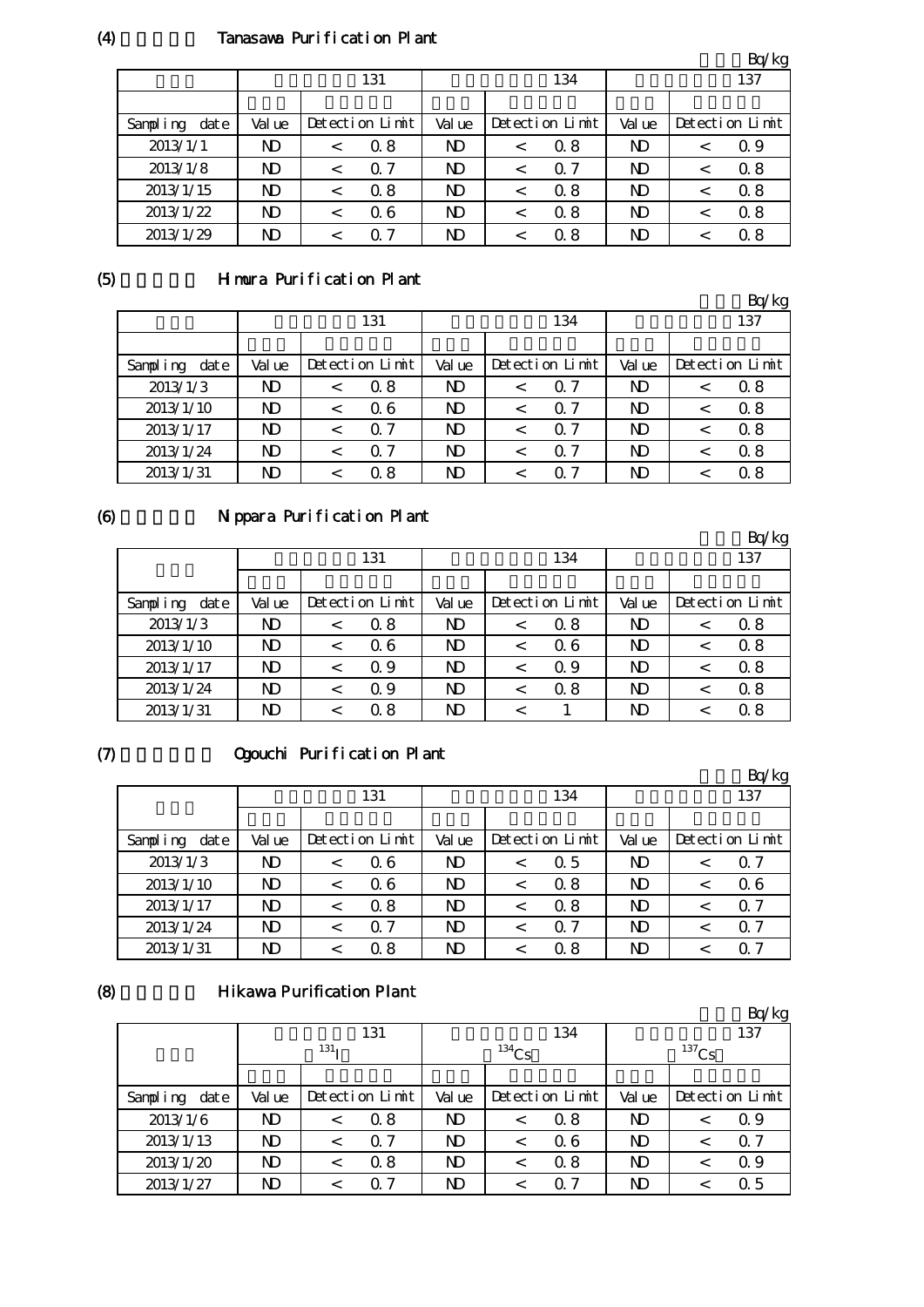### Tokura Purification Plant

|                  |                |                  |                 |                |          |                 |                |          | Bq/kg           |
|------------------|----------------|------------------|-----------------|----------------|----------|-----------------|----------------|----------|-----------------|
|                  |                |                  | 131             |                |          | 134             |                |          | 137             |
|                  |                | 131 <sub>T</sub> |                 |                | $134$ Cs |                 |                | $137$ Cs |                 |
|                  |                |                  |                 |                |          |                 |                |          |                 |
| Sampling<br>date | Val ue         |                  | Detection Limit | Val ue         |          | Detection Limit | Val ue         |          | Detection Limit |
| 2013/1/7         | ND             | $\,<\,$          | 0.9             | N <sub>D</sub> | $\,<\,$  | Q 9             | $\mathbf{D}$   |          | 0.8             |
| 2013/1/14        | N <sub>D</sub> |                  | 0.8             | N <sub>D</sub> | $\,<\,$  | 0.8             | N <sub>D</sub> |          | 0. 7            |
| 2013/1/21        | ND             | $\,<\,$          | 0.7             | N <sub>D</sub> | <        | 0.8             | N <sub>D</sub> |          | $\Omega$ 7      |
| 2013/1/28        | ND             |                  | 0.8             | ND.            | <        | Q 9             | N <sub>D</sub> |          | 0. 7            |

#### subsoil water

#### (1) Nariki Purification Plant

|                  |                |                  |                 |                |            |                 |                |          | Bq/kg           |
|------------------|----------------|------------------|-----------------|----------------|------------|-----------------|----------------|----------|-----------------|
|                  |                |                  | 131             |                |            | 134             |                |          | 137             |
|                  |                | 131 <sub>T</sub> |                 |                | $^{134}Cs$ |                 |                | $137$ Cs |                 |
|                  |                |                  |                 |                |            |                 |                |          |                 |
| Sampling<br>date | Value          |                  | Detection Limit | Value          |            | Detection Limit | Val ue         |          | Detection Limit |
| 2013/1/2         | N <sub>D</sub> | $\,<\,$          | 0.9             | N <sub>D</sub> | $\,<\,$    | Q 9             | $\mathbf{D}$   | ≺        | $\Omega$ 7      |
| 2013/1/9         | $\mathbf{D}$   | $\,<\,$          | 0.8             | N <sub>D</sub> | $\,<\,$    | 0.8             | $\mathbf{D}$   | <        | $\Omega$ 7      |
| 2013/1/16        | ND             | $\,<\,$          | $\Omega$ 7      | N <sub>D</sub> | $\,<\,$    | Q 9             | ND             | ≺        | 0.8             |
| 2013/1/23        | N <sub>D</sub> | $\,<\,$          | 7<br>Ω          | N <sub>D</sub> | $\,<\,$    | Q 9             | N <sub>D</sub> | <        | 0.8             |
| 2013/1/30        | ND             | $\,<\,$          | 0.8             | ND             | $\,<\,$    | Q 9             | ND             |          | Q 7             |

## $(2)$

#### Sawaidaiichi Purification Plant

|                  |                |         |                 |                |         |                 |        | Bq/kg           |
|------------------|----------------|---------|-----------------|----------------|---------|-----------------|--------|-----------------|
|                  |                |         | 131             |                |         | 134             |        | 137             |
|                  |                |         |                 |                |         |                 |        |                 |
| date<br>Sampling | Val ue         |         | Detection Limit | Val ue         |         | Detection Limit | Val ue | Detection Limit |
| 2013/1/2         | ND             | <       | Q 9             | ND             | $\,<\,$ | Q 9             | ND     | 0.7             |
| 2013/1/9         | N <sub>D</sub> | $\,<\,$ | Q 9             | ND             | $\,<\,$ | 0.8             | ND     | $\Omega$ 7      |
| 2013/1/16        | ND             | $\,<\,$ | 0.7             | ND             | $\,<\,$ | 0.8             | ND     | 0.7             |
| 2013/1/23        | N <sub>D</sub> | $\,<\,$ | $\Omega$ 5      | N <sub>D</sub> | <       | Q 4             | ND     | 0.7             |
| 2013/1/30        | ND             |         | $\Omega$ 7      | ND             |         | 0. 6            | ND     | 0 6             |

#### (3)

#### Sawaidaini Purification Plant

|                  |        |         |                 |                |         |                 |                | Bq/kg           |
|------------------|--------|---------|-----------------|----------------|---------|-----------------|----------------|-----------------|
|                  |        |         | 131             |                |         | 134             |                | 137             |
|                  |        |         |                 |                |         |                 |                |                 |
| Sampling<br>date | Val ue |         | Detection Limit | Val ue         |         | Detection Limit | Val ue         | Detection Limit |
| 2013/1/2         | ND     |         | 0.7             | N <sub>D</sub> |         | 0.7             | N <sub>D</sub> | $\Omega$ 7      |
| 2013/1/9         | ND     | $\,<\,$ | $\Omega$ 7      | N <sub>D</sub> | $\,<\,$ | 0.8             | N <sub>D</sub> | $\Omega$ 7      |
| 2013/1/16        | ND     |         | $\Omega$ 7      | N <sub>D</sub> | $\,<\,$ | 0.6             | N <sub>D</sub> | $\Omega$ 7      |
| 2013/1/23        | ND     |         | 0.8             | N <sub>D</sub> | <       | 0.8             | N <sub>D</sub> | 0.9             |
| 2013/1/30        | ND     |         | 0.8             | ND             |         | Q 9             | ND             | Q 7             |

#### (4)

#### Takatsuki Purification Plant

|                  |                  |         |                 |        |          |                 |                |          | Bq/kg           |
|------------------|------------------|---------|-----------------|--------|----------|-----------------|----------------|----------|-----------------|
|                  |                  |         | 131             |        |          | 134             |                |          | 137             |
|                  | 131 <sub>T</sub> |         |                 |        | $134$ Cs |                 |                | $137$ Cs |                 |
|                  |                  |         |                 |        |          |                 |                |          |                 |
| Sampling<br>date | Val ue           |         | Detection Limit | Val ue |          | Detection Limit | Val ue         |          | Detection Limit |
| 2013/1/6         | ND.              | $\,<\,$ | $\Omega$ 7      | N)     | $\,<\,$  | Q 9             | N <sub>D</sub> | $\,<\,$  | 0.8             |
| 2013/1/13        | $\mathbf N$      | $\,<\,$ | 0.8             | N      | $\,<\,$  | 0.9             | N              | ≺        | $\alpha$ 7      |
| 2013/1/20        | N <sub>D</sub>   | $\,<\,$ | 0.8             | N)     | $\,<\,$  | 0.6             | N <sub>D</sub> | ≺        | Q 9             |
| 2013/1/27        | ND               | $\,<\,$ | $\Omega$ 7      | ND     | $\,<\,$  | 0.5             | ND             |          | 06              |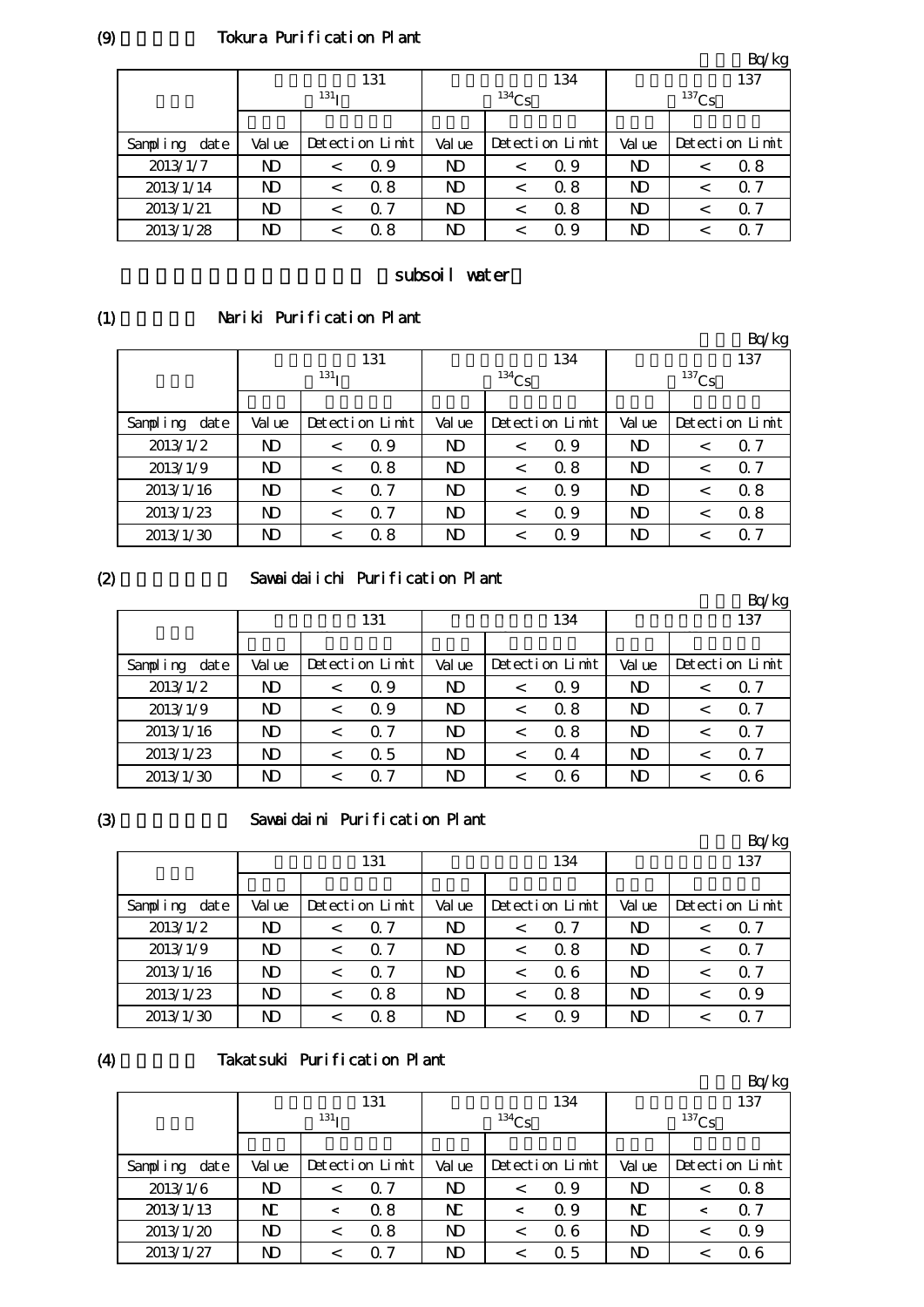## Chigasedaini Purification Plant

|                  |        |                  |                 |                |            |                 |                |             | Bq/kg           |  |
|------------------|--------|------------------|-----------------|----------------|------------|-----------------|----------------|-------------|-----------------|--|
|                  |        |                  | 131             |                |            | 134             |                | 137         |                 |  |
|                  |        | 131 <sub>T</sub> |                 |                | $^{134}Cs$ |                 |                | $^{137}$ Cs |                 |  |
|                  |        |                  |                 |                |            |                 |                |             |                 |  |
| Sampling<br>date | Val ue |                  | Detection Limit | Val ue         |            | Detection Limit | Val ue         |             | Detection Limit |  |
| 2013/1/6         | ND     |                  | $\Omega$ 7      | N <sub>D</sub> | $\,<\,$    | 0.7             | N <sub>D</sub> |             | Q 9             |  |
| 2013/1/13        | ND     |                  | $\Omega$ 7      | N <sub>D</sub> | $\,<\,$    | 0.7             | N <sub>D</sub> |             | Q 9             |  |
| 2013/1/20        | ND     | $\,<\,$          | 06              | N <sub>D</sub> | $\,<\,$    | 0.7             | N <sub>D</sub> |             | Q 7             |  |
| 2013/1/27        | ND     | $\,<\,$          | Q 9             | N <sub>D</sub> | $\,<\,$    | Q 9             | ND             |             | $\Omega$ 7      |  |

#### (6)

### Hinatawada Purification Plant

|                  |                  |  |                 |                |            |                 |        |          | Bq/kg           |
|------------------|------------------|--|-----------------|----------------|------------|-----------------|--------|----------|-----------------|
|                  |                  |  | 131             |                |            | 134             |        |          | 137             |
|                  | 131 <sub>T</sub> |  |                 |                | $^{134}Cs$ |                 |        | $137$ Cs |                 |
|                  |                  |  |                 |                |            |                 |        |          |                 |
| Sampling<br>date | Val ue           |  | Detection Limit | Val ue         |            | Detection Limit | Val ue |          | Detection Limit |
| 2013/1/7         | ND               |  | 06              | ND.            | $\,<\,$    | 0.7             | ND     |          | 0. 7            |
| 2013/1/14        | ND               |  | 06              | ND.            | $\,<\,$    | 06              | ND     |          | 0. 7            |
| 2013/1/21        | ND               |  | 0.8             | N <sub>D</sub> | $\,<\,$    | Q 9             | ND     |          | 0. 7            |
| 2013/1/28        | ND               |  | 0. 7            | ND             | <          | Q 5             | ND     |          | O 7             |

## $(7)$

## Futamatao Purification Plant

|                  |                |                  |                 |                |          |                 |        |          | Bq/kg           |
|------------------|----------------|------------------|-----------------|----------------|----------|-----------------|--------|----------|-----------------|
|                  |                |                  | 131             |                |          | 134             |        |          | 137             |
|                  |                | 131 <sub>T</sub> |                 |                | $134$ Cs |                 |        | $137$ Cs |                 |
|                  |                |                  |                 |                |          |                 |        |          |                 |
| Sampling<br>date | Val ue         |                  | Detection Limit | Val ue         |          | Detection Limit | Val ue |          | Detection Limit |
| 2013/1/7         | ND             | $\,<\,$          | 06              | N <sub>D</sub> | $\,<\,$  | Q 9             | ND     |          | 06              |
| 2013/1/14        | N <sub>D</sub> | $\,<\,$          | 0.7             | ND.            | $\,<\,$  | 0.8             | ND     |          | Q 9             |
| 2013/1/21        | N <sub>D</sub> | $\,<\,$          | 06              | ND.            | $\,<\,$  | 0.8             | ND     |          | 0.8             |
| 2013/1/28        | ND             |                  | 0.8             | ND             | <        | 0.8             | ND     |          | 0. 7            |

#### (8)

## Mitakesann Purification Plant

|                  |                  |   |                 |                |            |                 |                |          | Bq/kg           |
|------------------|------------------|---|-----------------|----------------|------------|-----------------|----------------|----------|-----------------|
|                  |                  |   | 131             |                |            | 134             |                | 137      |                 |
|                  | 131 <sub>T</sub> |   |                 |                | $^{134}Cs$ |                 |                | $137$ Cs |                 |
|                  |                  |   |                 |                |            |                 |                |          |                 |
| date<br>Sampling | Val ue           |   | Detection Limit | Val ue         |            | Detection Limit | Val ue         |          | Detection Limit |
| 2013/1/7         | ND               |   | 06              | ND             | $\,<\,$    | 0.6             | ND             |          | Q 9             |
| 2013/1/14        | ND               | < | 0.7             | N <sub>D</sub> | $\,<\,$    | 0.7             | N <sub>D</sub> |          | 0. 7            |
| 2013/1/21        | ND               |   | Q 9             | N <sub>D</sub> | <          | 0.8             | N <sub>D</sub> |          | $\Omega$ 7      |
| 2013/1/28        | ND               |   | Q 6             | ND             |            | 0.8             | ND             |          | Q 9             |

# shallow well

#### (1)

#### Kamiishihara Purification Plant

|                      |                  |         |                 |              |         |                 |              |          | Bq/kg           |
|----------------------|------------------|---------|-----------------|--------------|---------|-----------------|--------------|----------|-----------------|
|                      |                  |         | 131             |              |         | 134             | 137          |          |                 |
|                      | 131 <sub>T</sub> |         |                 | $134$ Cs     |         |                 |              | $137$ Cs |                 |
|                      |                  |         |                 |              |         |                 |              |          |                 |
| $\det e$<br>Sampling | Val ue           |         | Detection Limit | Val ue       |         | Detection Limit | Val ue       |          | Detection Limit |
| 2013/1/2             | ND               | $\,<\,$ | $\Omega$ 7      | $\mathbf{D}$ | $\,<\,$ | 0.5             | ND           |          | $\Omega$ 7      |
| 2013/1/9             | ND               | $\,<\,$ | 0.7             | $\mathbf{D}$ | $\,<\,$ | 0.7             | ND           |          | 0.8             |
| 2013/1/16            | $\rm N$          | $\,<\,$ | 0.8             | N            | $\,<\,$ | 0.7             | N            |          | 0.9             |
| 2013/1/23            | ND               | $\,<$   | 0.8             | ND           | $\,<\,$ | 0.8             | ND           |          | 0.8             |
| 2013/1/30            | ND               | $\,<\,$ | 06              | ND           | $\,<\,$ | Q 6             | $\mathbf{D}$ |          | 06              |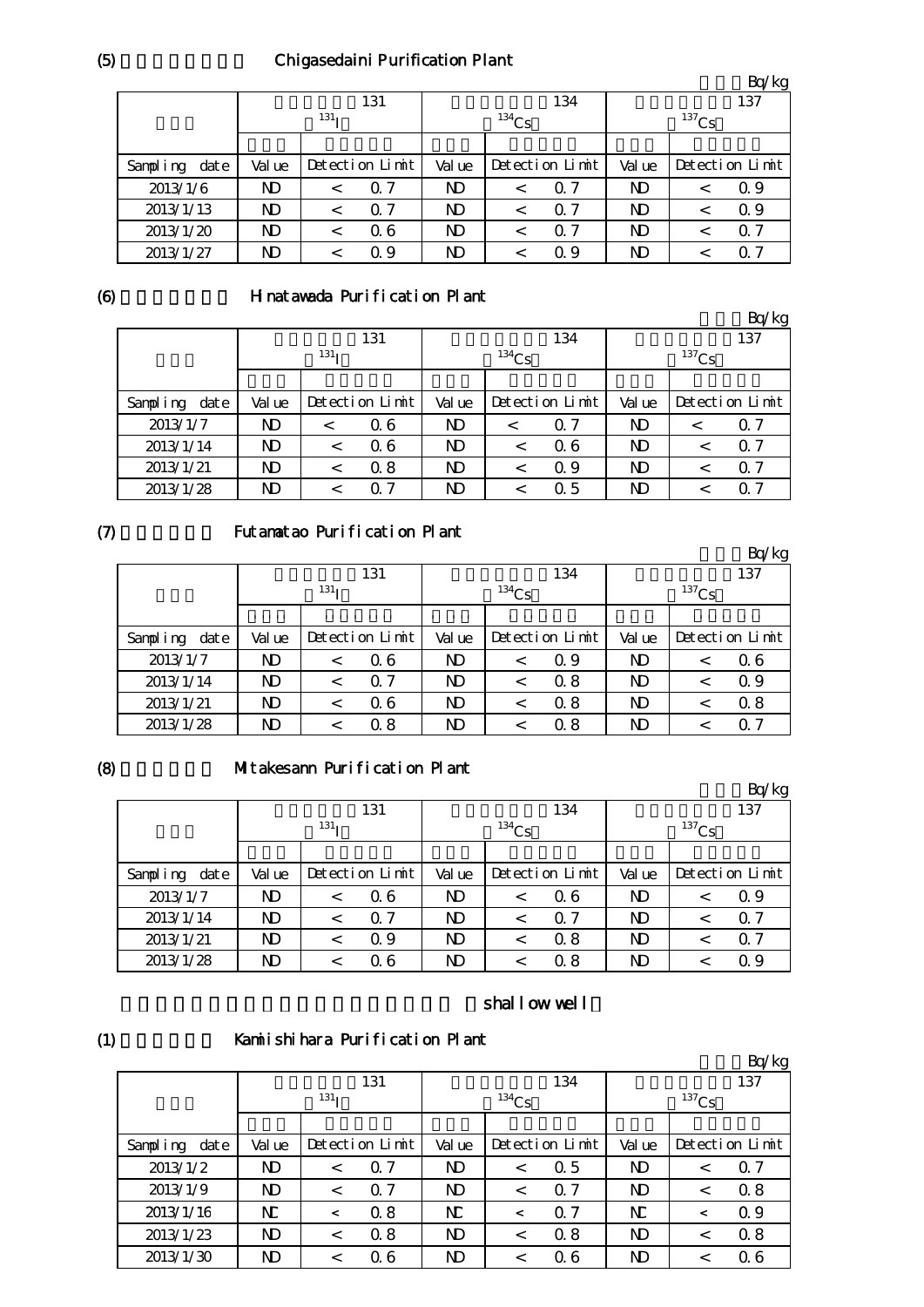## Kamiyotsugi Purification Plant

|                |                  |            |                 |            |     |                 |  | $-4.5$              |  |
|----------------|------------------|------------|-----------------|------------|-----|-----------------|--|---------------------|--|
|                | 131              |            |                 |            | 134 | 137             |  |                     |  |
|                | 131 <sub>T</sub> |            |                 | $^{134}Cs$ |     |                 |  |                     |  |
|                |                  |            |                 |            |     |                 |  |                     |  |
| Val ue         |                  |            | Val ue          |            |     | Val ue          |  | Detection Limit     |  |
| ND             |                  | Q 9        | N <sub>D</sub>  |            | 0.8 | ND              |  | Q 9                 |  |
| N <sub>D</sub> | $\,<\,$          | $\Omega$ 7 | N <sub>D</sub>  | $\,<\,$    | 06  | ND              |  | 0.7                 |  |
| ND             |                  | $\Omega$ 7 | $\mathbf{D}$    | $\,<\,$    | 06  | N)              |  | 0.8                 |  |
| ND             |                  | $\Omega$ 7 | N <sub>D</sub>  |            | 0.8 | ND              |  | Q 9                 |  |
|                |                  |            | Detection Limit |            |     | Detection Limit |  | $^{137}\mathrm{Cs}$ |  |

 $Br/kq$ 

 $\mathbf{D}$ :  $\mathbf{D}$ 

## (3)

## Suginami Purification Plant

|                      |                  |         |                 |                |         |                 |                |            | Bq/kg           |  |
|----------------------|------------------|---------|-----------------|----------------|---------|-----------------|----------------|------------|-----------------|--|
|                      |                  |         | 131             |                |         | 134             |                |            | 137             |  |
|                      | 131 <sub>T</sub> |         |                 | $^{134}Cs$     |         |                 |                | $^{137}Cs$ |                 |  |
|                      |                  |         |                 |                |         |                 |                |            |                 |  |
| $\det e$<br>Sampling | Val ue           |         | Detection Limit | Val ue         |         | Detection Limit | Val ue         |            | Detection Limit |  |
| 2013/1/10            | $\mathbf{D}$     | $\,<\,$ | 0.8             | N <sub>D</sub> | $\,<\,$ | 0.7             | N <sub>D</sub> |            | Q 9             |  |
| 2013/1/17            | ND               | $\,<\,$ | 0.8             | N)             | $\,<\,$ | 0.8             | N <sub>D</sub> | $\,<\,$    |                 |  |
| 2013/1/24            | ND               | $\,<\,$ | Q 9             | N <sub>D</sub> | $\,<\,$ | Q 9             | N <sub>D</sub> |            | Q 9             |  |
| 2013/1/31            | ND               | $\,<\,$ | 0.9             | ND.            |         | Q 9             | N <sub>D</sub> |            |                 |  |

#### 2

Source water in taken form deep well: Test mostly once a month

 $\mathbf 1$ 

#### (1) Shibakubo Purification Plant

|                  |        |                  | 131             |        |          | 134             |        |          | 137             |
|------------------|--------|------------------|-----------------|--------|----------|-----------------|--------|----------|-----------------|
|                  |        | 131 <sub>T</sub> |                 |        | $134C_S$ |                 |        | $137$ Cs |                 |
|                  |        |                  |                 |        |          |                 |        |          |                 |
| Sampling<br>date | Val ue |                  | Detection Limit | Val ue |          | Detection Limit | Val ue |          | Detection Limit |
| 2013/1/1         | ND     |                  | 0.7             | ND.    |          | 0.8             | ND     |          | Q 8             |
| 2013/1/29        | ND     |                  | $\Omega$ 7      | ND     |          | ∩ 7             | ND     |          | Q 9             |

#### (2)

## Hoyacho Purification Plant

|               |                  |  |                 |            |  |                 |             |  | $\mathbf{D} \psi$ kg |
|---------------|------------------|--|-----------------|------------|--|-----------------|-------------|--|----------------------|
|               |                  |  | 131             |            |  | 134             |             |  | 137                  |
|               | 131 <sub>T</sub> |  |                 | $^{134}Cs$ |  |                 | $^{137}$ Cs |  |                      |
|               |                  |  |                 |            |  |                 |             |  |                      |
| Sampling date | Val ue           |  | Detection Limit | Val ue     |  | Detection Limit | Val ue      |  | Detection Limit      |
| 2013/1/1      | ND.              |  | 06              | ND         |  | 0. 7            | ND          |  | Q 7                  |
| 2013/1/29     | ND               |  | Q 9             | ND         |  | ∩ 7             | ND          |  | 0 8                  |

## (3)

# Kokubunjikitamachidaini Purification Plant

|                  |        |                  |                 |        |          |                 |        |             | Bq/kg           |  |
|------------------|--------|------------------|-----------------|--------|----------|-----------------|--------|-------------|-----------------|--|
|                  |        |                  | 131             |        |          | 134             |        |             | 137             |  |
|                  |        | 131 <sub>T</sub> |                 |        | $134$ Cs |                 |        | $^{137}$ Cs |                 |  |
|                  |        |                  |                 |        |          |                 |        |             |                 |  |
| date<br>Sampling | Val ue |                  | Detection Limit | Val ue |          | Detection Limit | Val ue |             | Detection Limit |  |
| 2013/1/2         | ND     |                  | Q 8             | ND     |          | 0. 8            | ND     |             | Q 9             |  |
| 2013/1/30        | ND     |                  | Q 6             | ND     |          | 06              | ND     |             | Q 7             |  |

 $(2)$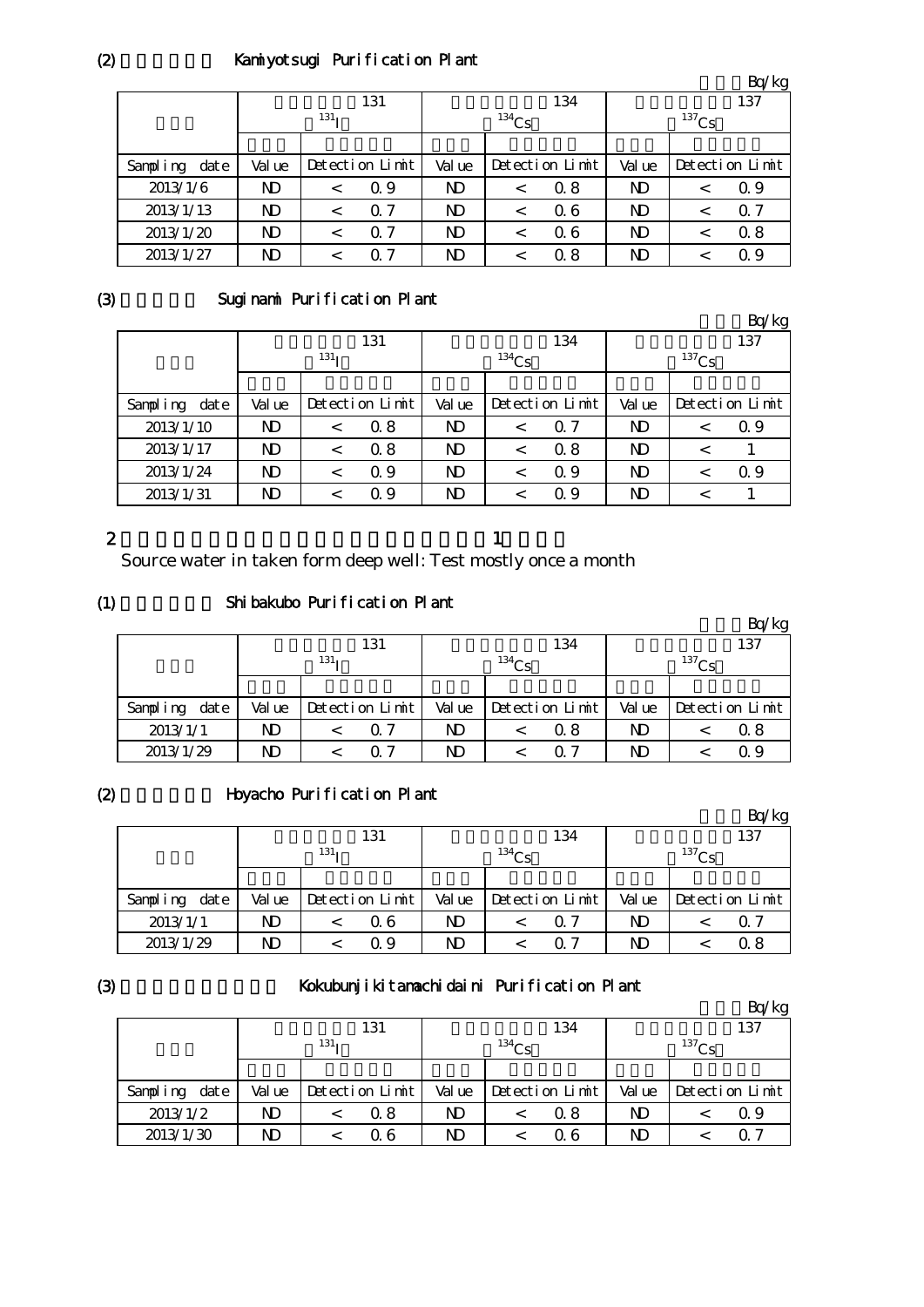## H gashikoigakubo Purification Plant

|                  |        |                  |                 |        |            |                 |                |            | 'kg             |
|------------------|--------|------------------|-----------------|--------|------------|-----------------|----------------|------------|-----------------|
|                  |        |                  | 131             |        |            | 134             |                |            | 137             |
|                  |        | 131 <sub>T</sub> |                 |        | $^{134}Cs$ |                 |                | $^{137}Cs$ |                 |
|                  |        |                  |                 |        |            |                 |                |            |                 |
| date<br>Sampling | Val ue |                  | Detection Limit | Val ue |            | Detection Limit | Val ue         |            | Detection Limit |
| 2013/1/2         | ND     |                  | $\Omega$ 7      | ND     |            | 0.7             | N <sub>D</sub> |            | Q 7             |
| 2013/1/30        | ND     |                  | Q 8             | ND     |            | 0. 8            | ND             |            | 0 8             |

#### (5) Omaru Purification Plant

|                  |                  |     |                 |        |          |                 |        |            | Bq/kg           |  |
|------------------|------------------|-----|-----------------|--------|----------|-----------------|--------|------------|-----------------|--|
|                  |                  | 131 |                 |        | 134      |                 |        | 137        |                 |  |
|                  | 131 <sub>T</sub> |     |                 |        | $134C_S$ |                 |        | $^{137}Cs$ |                 |  |
|                  |                  |     |                 |        |          |                 |        |            |                 |  |
| date<br>Sampling | Val ue           |     | Detection Limit | Val ue |          | Detection Limit | Val ue |            | Detection Limit |  |
| 2013/1/3         | ND               |     | 06              | ND     |          | 0.8             | ND     |            | Q 8             |  |
| 2013/1/31        | N)               |     | Q 8             | ND     |          | 0. 8            | ND     |            | 0.8             |  |

#### (6) Sakahama Purification Plant

|                  |        |                  |                 |        |          |                 |        |            | Bq/kg           |  |
|------------------|--------|------------------|-----------------|--------|----------|-----------------|--------|------------|-----------------|--|
|                  |        | 131              |                 |        |          | 134             | 137    |            |                 |  |
|                  |        | 131 <sub>T</sub> |                 |        | $134$ Cs |                 |        | $^{137}Cs$ |                 |  |
|                  |        |                  |                 |        |          |                 |        |            |                 |  |
| Sampling<br>date | Val ue |                  | Detection Limit | Val ue |          | Detection Limit | Val ue |            | Detection Limit |  |
| 2013/1/3         | ND.    |                  | 0.8             | ND.    |          | 0.8             | ND     |            | Q 8             |  |
| 2013/1/31        | ND     |                  | Q 8             | ND.    |          | 0.8             | ND     |            | $\Omega$ 7      |  |

#### $(7)$ Senkawa Purification Plant

|               |        |                  |    |                         |                   | Bq/kg                          |  |
|---------------|--------|------------------|----|-------------------------|-------------------|--------------------------------|--|
|               |        | 131              |    | 134                     | 137               |                                |  |
|               |        | 131 <sub>T</sub> |    | $134C_c$                | 137C <sub>c</sub> |                                |  |
|               |        |                  |    |                         |                   |                                |  |
| Sampling date | Val ue | Detection Limit  |    | Value   Detection Limit |                   | Value $\Delta$ betection Limit |  |
| 2013/1/6      | ND     | Q 6              | ND | ∩ 7                     | ND                | Q 9                            |  |

#### (8) Misawa Purification Plant

|                  |        |                  |        |                 |                   | Bq/kg           |  |
|------------------|--------|------------------|--------|-----------------|-------------------|-----------------|--|
|                  |        | 131<br>134       |        |                 |                   | 137             |  |
|                  |        | 131 <sub>T</sub> |        | $^{134}$ Cc     | 137C <sub>c</sub> |                 |  |
|                  |        |                  |        |                 |                   |                 |  |
| date<br>Sampling | Val ue | Detection Limit  | Val ue | Detection Limit | Value             | Detection Limit |  |
| 2013/1/6         | ND     | Q 9              | ND     | 0 8             | ND                |                 |  |

#### (9)

### Kunitachinaka Purification Plant

|                  |        |                  |        |                   |                   | 'kg             |  |
|------------------|--------|------------------|--------|-------------------|-------------------|-----------------|--|
|                  |        | 131              |        | 134               | 137               |                 |  |
|                  |        | 131 <sub>T</sub> |        | 134C <sub>c</sub> | 137C <sub>c</sub> |                 |  |
|                  |        |                  |        |                   |                   |                 |  |
| date<br>Sampling | Val ue | Detection Limit  | Val ue | Detection Limit   | Val ue            | Detection Limit |  |
| 2013/1/7         | ND     | Ο9               | ND     | 0. 7              | ND                | ი გ             |  |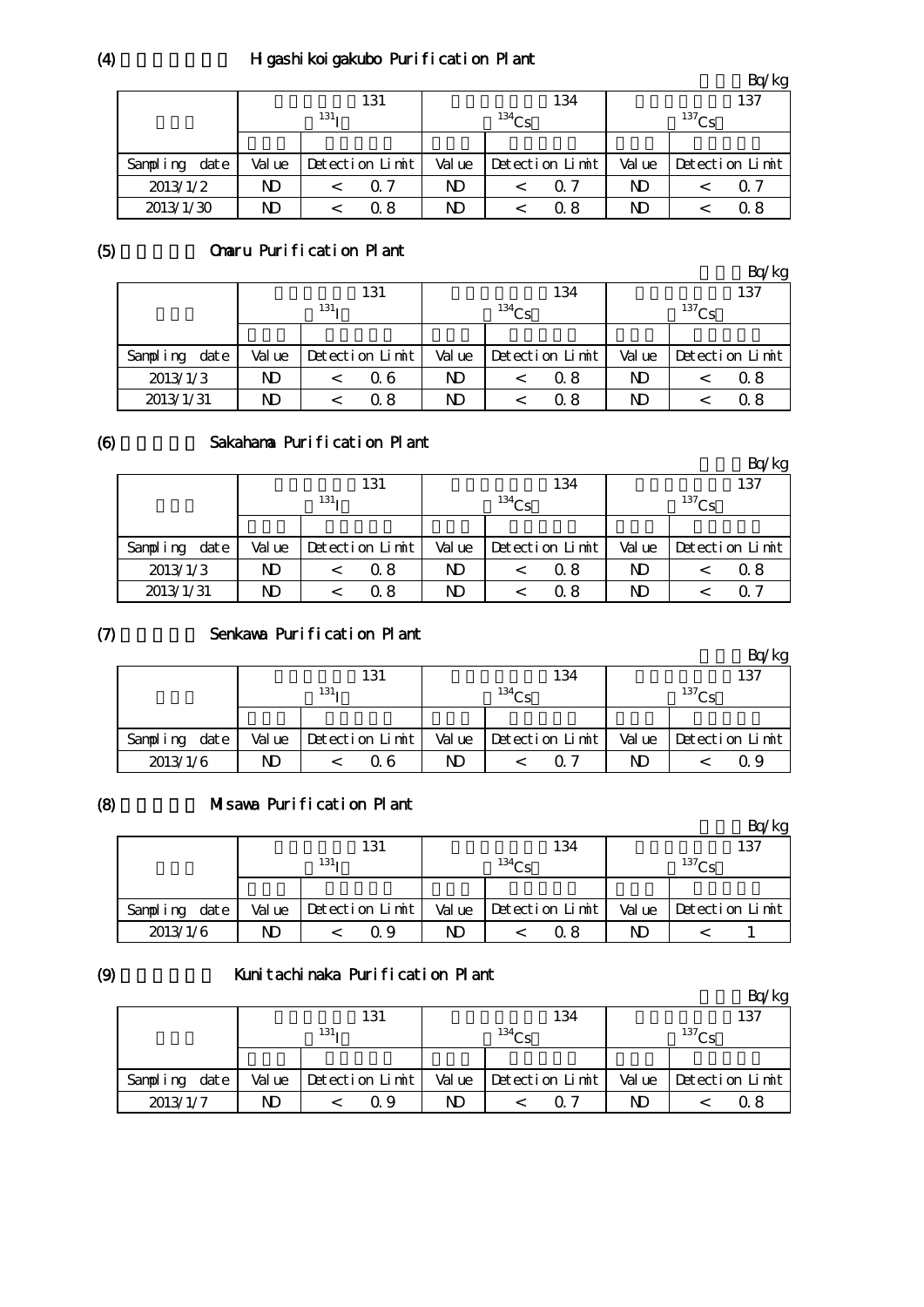#### Yaho Purification Plant

|               |        |                  |        |                   |                   | $\gamma_{\rm kg}$ |  |
|---------------|--------|------------------|--------|-------------------|-------------------|-------------------|--|
|               |        | 131              |        | 134               | 137               |                   |  |
|               |        | 131 <sub>T</sub> |        | 134C <sub>c</sub> | 137C <sub>c</sub> |                   |  |
|               |        |                  |        |                   |                   |                   |  |
| Sampling date | Val ue | Detection Limit  | Val ue | Detection Limit   | Val ue            | Detection Limit   |  |
| 2013/1/7      | ND     | ∩ 7              | ND     | 0. 8              | ND                | Ω8                |  |

#### (11) Takinosawa Purification Plant

|          |      |        |                  |                 |        |                   |                 |        |                   | 'kg             |
|----------|------|--------|------------------|-----------------|--------|-------------------|-----------------|--------|-------------------|-----------------|
|          |      |        |                  | 131             |        |                   | 134             | 137    |                   |                 |
|          |      |        | 131 <sub>T</sub> |                 |        | 134C <sub>c</sub> |                 |        | 137C <sub>c</sub> |                 |
|          |      |        |                  |                 |        |                   |                 |        |                   |                 |
| Sampling | date | Val ue |                  | Detection Limit | Val ue |                   | Detection Limit | Val ue |                   | Detection Limit |
| 2013/1/8 |      | ND     |                  | Q 9             | ND     |                   | 0. 8            | ND     |                   | 0.8             |

#### (12)

## Haramachida Purification Plant

|               |        |                  |                   |                 |        | Bq/kg           |  |
|---------------|--------|------------------|-------------------|-----------------|--------|-----------------|--|
|               |        | 131              |                   | 134             | 137    |                 |  |
|               |        | 131 <sub>T</sub> | 134C <sub>c</sub> |                 |        | $^{137}$ Cs     |  |
|               |        |                  |                   |                 |        |                 |  |
| Sampling date | Val ue | Detection Limit  | Val ue            | Detection Limit | Val ue | Detection Limit |  |
| 2013/1/8      | ND     | Q 9              | ND                | 0.8             | ND     | Q 9             |  |

#### (13)

### Sakuragaoka Purification Plant

|               |        |                  |       |                   |       | 'kg               |
|---------------|--------|------------------|-------|-------------------|-------|-------------------|
|               |        | 131              |       | 134               |       | 137               |
|               |        | 131 <sub>T</sub> |       | 134C <sub>e</sub> |       | 137C <sub>c</sub> |
|               |        |                  |       |                   |       |                   |
| Sampling date | Val ue | Detection Limit  | Value | Detection Limit   | Value | Detection Limit   |
| 2013/1/9      | ND     | Q 6              | ND    | ი 7               | ND    | α8                |

#### (14)

#### Noduta Purification Plant

|                  |        |                      |        |                 |             | kg              |  |
|------------------|--------|----------------------|--------|-----------------|-------------|-----------------|--|
|                  |        | 131                  |        | 134             | 137         |                 |  |
|                  |        | $131_1$              |        | $134$ Ce        | $^{137}$ Cc |                 |  |
|                  |        |                      |        |                 |             |                 |  |
| Sampling<br>date | Val ue | $Detecti$ on $Limit$ | Val ue | Detection Limit | Val ue      | Detection Limit |  |
| 2013/1/9         | ND     |                      | ND     | 0. 6            | ND          | ດ ຂ             |  |

#### (15)

## **Osakaue Purification Plant**

|               |    |                         |        |                   |                   | 'kg             |  |
|---------------|----|-------------------------|--------|-------------------|-------------------|-----------------|--|
|               |    | 131                     |        | 134               |                   | 137             |  |
|               |    | 131 <sub>T</sub>        |        | 134C <sub>S</sub> | 137C <sub>c</sub> |                 |  |
|               |    |                         |        |                   |                   |                 |  |
| Sampling date |    | $Value$ Detection Limit | Val ue | Detection Limit   | Val ue            | Detection Limit |  |
| 2013/1/10     | ND | 0. 8                    | ND     | 09                | ND                | 09              |  |

#### (16) Minamidaira Purification Plant

|                  |        |                  |     |        |                   |                 |        |             | 'kg             |  |
|------------------|--------|------------------|-----|--------|-------------------|-----------------|--------|-------------|-----------------|--|
|                  |        |                  | 131 |        |                   | 134             |        |             | 137             |  |
|                  |        | 131 <sub>T</sub> |     |        | 134C <sub>e</sub> |                 |        | $^{137}$ Ce |                 |  |
|                  |        |                  |     |        |                   |                 |        |             |                 |  |
| date<br>Sampling | Val ue | Detection Limit  |     | Val ue |                   | Detection Limit | Val ue |             | Detection Limit |  |
| 2013/1/10        | ND     |                  | Q 9 | ND     |                   | ი  გ            | ND     |             | Q 9             |  |

(10)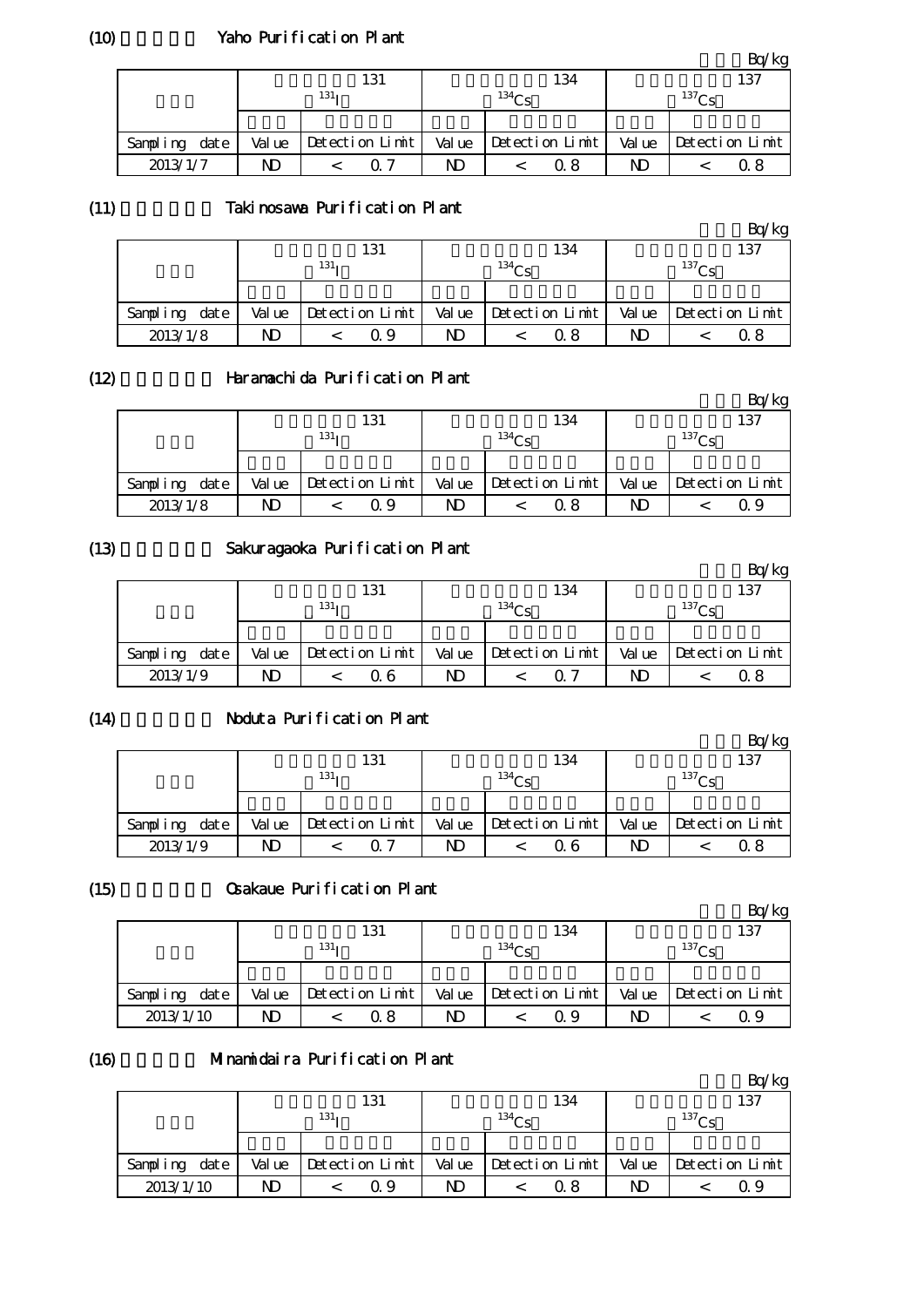## Takiyama Purification Plant

|               |        |                  |        |                   |       | $\gamma_{\rm kg}$ |
|---------------|--------|------------------|--------|-------------------|-------|-------------------|
|               |        | 131              |        | 134               |       | 137               |
|               |        | 131 <sub>T</sub> |        | 134C <sub>c</sub> |       | 137C <sub>c</sub> |
|               |        |                  |        |                   |       |                   |
| Sampling date | Val ue | Detection Limit  | Val ue | Detection Limit   | Value | Detection Limit   |
| 2013/1/13     | ND     | Q 8              | ND     |                   | ND    | 0.8               |

#### (18) Minamisawa Purification Plant

|               |        |                  |        |                   |        | Bq/kg           |
|---------------|--------|------------------|--------|-------------------|--------|-----------------|
|               |        | 131              |        | 134               |        | 137             |
|               |        | 131 <sub>T</sub> |        | 134C <sub>e</sub> |        | $^{137}$ Cs     |
|               |        |                  |        |                   |        |                 |
| Sampling date | Val ue | Detection Limit  | Val ue | Detection Limit   | Val ue | Detection Limit |
| 2013/1/13     | ND     | Ο9               | ND     | 0.8               | ND     | 0. 7            |

#### (19)

## Motohongo Purification Plant

|               |        |                  |       |                 |        | Bq/kg           |
|---------------|--------|------------------|-------|-----------------|--------|-----------------|
|               |        | 131              |       | 134             |        | 137             |
|               |        | 131 <sub>T</sub> |       | $^{134}$ Cs     |        | $^{137}$ Cs     |
|               |        |                  |       |                 |        |                 |
| Sampling date | Val ue | Detection Limit  | Value | Detection Limit | Val ue | Detection Limit |
| 2013/1/14     | ND     | Q 8              | N)    | Q 9             | ND     | 0 8             |

## Akatsukicho Purification Plant

|                  |        |                  |        |                   |    | $k$ g                          |
|------------------|--------|------------------|--------|-------------------|----|--------------------------------|
|                  |        | 131              |        | 134               |    | 137                            |
|                  |        | 131 <sub>T</sub> |        | 134C <sub>e</sub> |    | $^{137}$ Cc                    |
|                  |        |                  |        |                   |    |                                |
| Sampling<br>date | Val ue | Detection Limit  | Val ue | Detection Limit   |    | Value $\Delta$ betection Limit |
| 2013/1/14        | ND     | Q 9              | ND     | ი  გ              | ND | Ω8                             |

#### (21)

(20)

## Fujimidaiichi Purification Plant

|                  |        |                  |        |                   |        | Bq/kg             |
|------------------|--------|------------------|--------|-------------------|--------|-------------------|
|                  |        | 131              |        | 134               |        | 137               |
|                  |        | 131 <sub>T</sub> |        | 134C <sub>S</sub> |        | 137C <sub>c</sub> |
|                  |        |                  |        |                   |        |                   |
| date<br>Sampling | Val ue | Detection Limit  | Val ue | Detection Limit   | Val ue | Detection Limit   |
| 2013/1/15        | ND     | 0 8              | ND     | 07                | ND     |                   |

#### (22)

## Fijimidaisan Purification Plant

|                  |        |                  |              |                 |        | 'kg               |
|------------------|--------|------------------|--------------|-----------------|--------|-------------------|
|                  |        | 131              |              | 134             |        | 137               |
|                  |        | 131 <sub>T</sub> |              | $^{134}$ Ce     |        | 137C <sub>c</sub> |
|                  |        |                  |              |                 |        |                   |
| Sampling<br>date | Val ue | Detection Limit  | Val ue       | Detection Limit | Val ue | Detection Limit   |
| 2013/1/15        | ND     | ი გ              | $\mathbf{D}$ | O 7             | ND     | Q 9               |

#### (23)

## Izumihoncho Purification Plant

|                  |        |                  |        |                 |        | 'kg             |
|------------------|--------|------------------|--------|-----------------|--------|-----------------|
|                  |        | 131              |        | 134             |        | 137             |
|                  |        | 131 <sub>T</sub> |        | $^{134}$ Cs     |        | $^{137}$ Cc     |
|                  |        |                  |        |                 |        |                 |
| date<br>Sampling | Val ue | Detection Limit  | Val ue | Detection Limit | Val ue | Detection Limit |
| 2013/1/16        | ND     | 0 8              | ND     | O 9             | ND     | 0 8             |

 $(17)$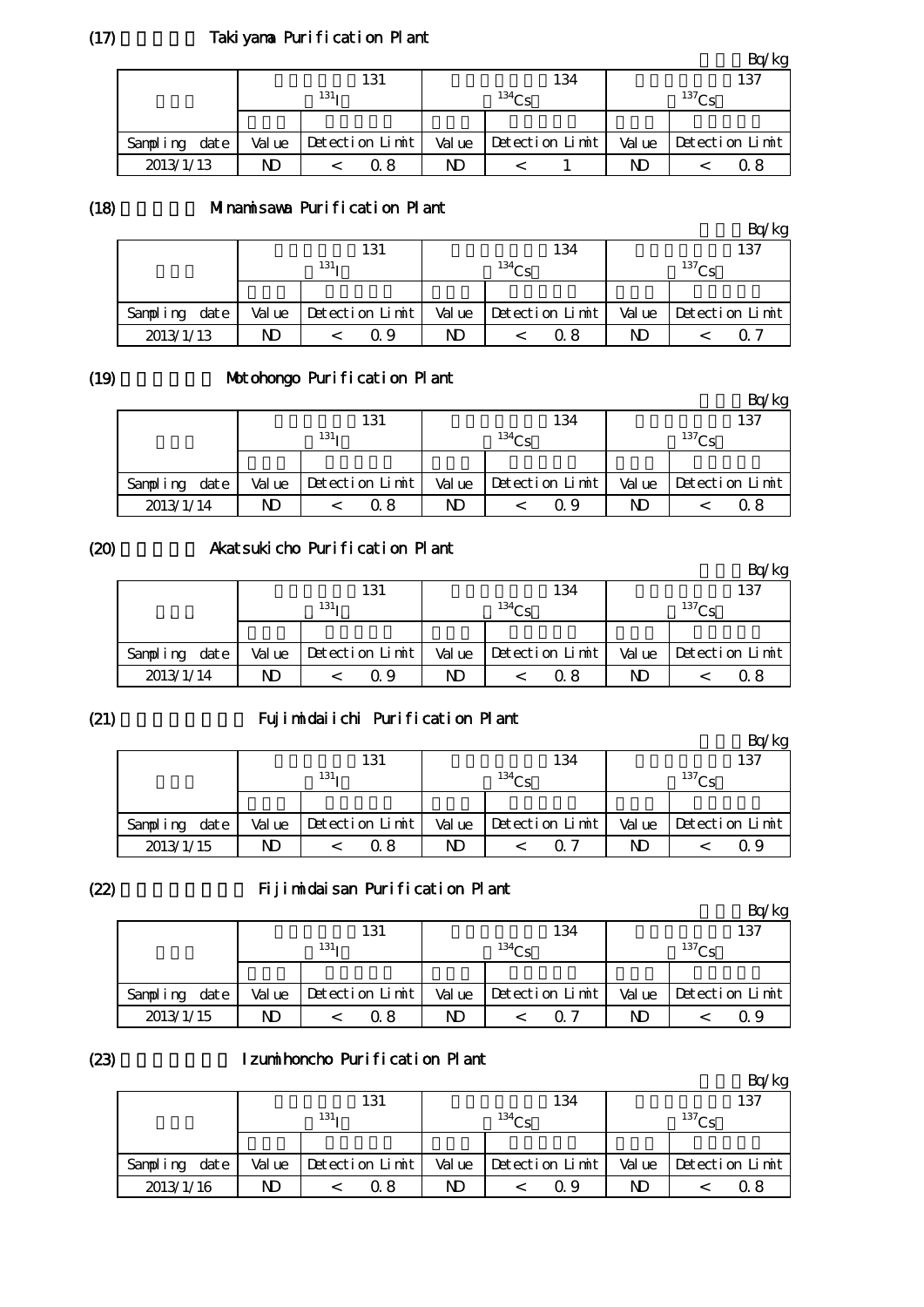## Ogawa Purification Plant

|               |        |                  |        |                   |       | $\log$            |
|---------------|--------|------------------|--------|-------------------|-------|-------------------|
|               |        | 131              |        | 134               |       | 137               |
|               |        | 131 <sub>T</sub> |        | 134C <sub>c</sub> |       | 137C <sub>c</sub> |
|               |        |                  |        |                   |       |                   |
| Sampling date | Val ue | Detection Limit  | Val ue | Detection Limit   | Value | Detection Limit   |
| 2013/1/16     | ND     | Q 8              | ND     | 0. 7              | ND    | 0.7               |

(25)

## Jyousuiminami Purification Plant

|                  |        |                  |        |                   |        | 'kg               |
|------------------|--------|------------------|--------|-------------------|--------|-------------------|
|                  |        | 131              |        | 134               |        | 137               |
|                  |        | 131 <sub>T</sub> |        | 134C <sub>c</sub> |        | 137C <sub>c</sub> |
|                  |        |                  |        |                   |        |                   |
| date<br>Sampling | Val ue | Detection Limit  | Val ue | Detection Limit   | Val ue | Detection Limit   |
| 2013/1/17        | ND     | 0.8              | ND     | 0. 7              | ND     |                   |

(26)

## Fuchumusashidai Purification Plant

|               |        | 131               |    | 134                   |    | 137                            |
|---------------|--------|-------------------|----|-----------------------|----|--------------------------------|
|               |        | 131 <sub>T</sub>  |    | 134C <sub>c</sub>     |    | 137C <sub>c</sub>              |
|               |        |                   |    |                       |    |                                |
| Sampling date | Val ue | $Detection$ Limit |    | Value Detection Limit |    | Value $\Delta$ betection Limit |
| 2013/1/17     | ND     |                   | ND | 0.5                   | ND | ( ) ·                          |

(27)

## Tachikawasakaecho Purification Plant

|               |        | 131              |        | 134               |    | 137                            |
|---------------|--------|------------------|--------|-------------------|----|--------------------------------|
|               |        | 131 <sub>7</sub> |        | 134 <sub>CI</sub> |    | 137C <sub>c</sub>              |
|               |        |                  |        |                   |    |                                |
| Sampling date | Val ue | Detection Limit  | Val ue | Detection Limit   |    | Value $\Delta$ betection Limit |
| 2013/1/20     | ND     | ∩ 7              | ND     | ∩ 7               | ND |                                |

(28)

## Tachikawasunagawa Purification Plant

|                  |        |                  |        |                 |        | Bq/kg           |
|------------------|--------|------------------|--------|-----------------|--------|-----------------|
|                  |        | 131              |        | 134             |        | 137             |
|                  |        | 131 <sub>T</sub> |        | $^{134}$ Cs     |        | $^{137}$ Cc     |
|                  |        |                  |        |                 |        |                 |
| date<br>Sampling | Val ue | Detection Limit  | Val ue | Detection Limit | Val ue | Detection Limit |
| 2013/1/20        | ND     | ∩ 7              | ND     | Q 9             | ND     |                 |

(29)

### Kamirenjyaku Purification Plant

|               |        |                  |        |                   |        | 'kg               |
|---------------|--------|------------------|--------|-------------------|--------|-------------------|
|               |        | 131              |        | 134               |        | 137               |
|               |        | 131 <sub>T</sub> |        | 134C <sub>c</sub> |        | 137C <sub>c</sub> |
|               |        |                  |        |                   |        |                   |
| Sampling date | Val ue | Detection Limit  | Val ue | Detection Limit   | Val ue | Detection Limit   |
| 2013/1/21     | ND     | 07               | ND     | 0. 7              | ND     |                   |

(30)

### Mitakashinkawa Purification Plant

|                  |        |                  |    |                       |        | kg              |  |
|------------------|--------|------------------|----|-----------------------|--------|-----------------|--|
|                  |        | 131              |    | 134                   |        | 137             |  |
|                  |        | 131 <sub>T</sub> |    | 134C <sub>S</sub>     |        | $^{137}$ Cs     |  |
|                  |        |                  |    |                       |        |                 |  |
| date<br>Sampling | Val ue | Detection Limit  |    | Value Detection Limit | Val ue | Detection Limit |  |
| 2013/1/21        | ND     | 07               | ND | 0.5                   | ND     | 09              |  |

(24)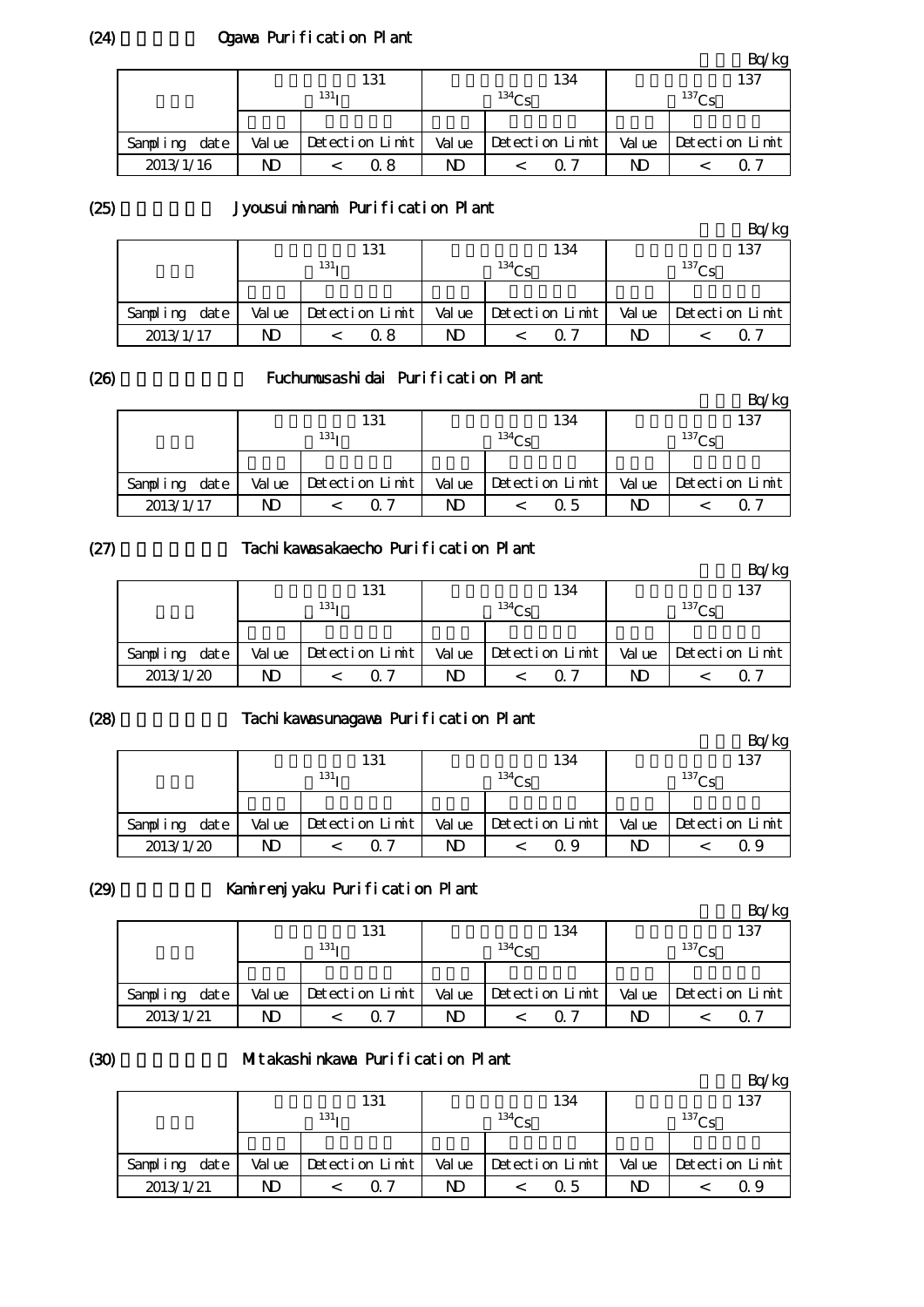#### Saiwaimachi Purification Plant

|               |        |                  |        |                   |                   | $\log$                         |
|---------------|--------|------------------|--------|-------------------|-------------------|--------------------------------|
|               |        | 131              |        | 134               |                   | 137                            |
|               |        | 131 <sub>T</sub> |        | 134C <sub>c</sub> | 137C <sub>c</sub> |                                |
|               |        |                  |        |                   |                   |                                |
| Sampling date | Val ue | Detection Limit  | Val ue | Detection Limit   |                   | Value $\Delta$ betection Limit |
| 2013/1/22     | ND     | 0. 8             | ND     | 0 8               | ND                | O 9                            |

(32)

#### Fuchuminamicho Purification Plant

|               |        | 131              |        | 134             |        | 137             |
|---------------|--------|------------------|--------|-----------------|--------|-----------------|
|               |        | 131 <sub>T</sub> |        | $^{134}$ Ce     |        | $^{137}$ Ce     |
|               |        |                  |        |                 |        |                 |
| Sampling date | Val ue | Detection Limit  | Val ue | Detection Limit | Val ue | Detection Limit |
| 2013/1/22     | ND     | 0.8              | ND     | 0.8             | ND     | O 7             |

(33)

## Hussamusashinodai Purification Plant

|               |        |                  |        |                   |    | 'kg                   |
|---------------|--------|------------------|--------|-------------------|----|-----------------------|
|               |        | 131              |        | 134               |    | 137                   |
|               |        | 131 <sub>T</sub> |        | 134C <sub>c</sub> |    | 137C <sub>c</sub>     |
|               |        |                  |        |                   |    |                       |
| Sampling date | Val ue | Detection Limit  | Val ue | Detection Limit   |    | Value Detection Limit |
| 2013/1/22     |        | Q 9              | ND     | 0. 8              | ND |                       |

(34)

# Jindaiji Purification Plant

|                  |        |                  |        |                   |             | Bq/kg           |
|------------------|--------|------------------|--------|-------------------|-------------|-----------------|
|                  |        | 131              |        | 134               |             | 137             |
|                  |        | 131 <sub>T</sub> |        | 134 <sub>CP</sub> | $^{137}$ Cs |                 |
|                  |        |                  |        |                   |             |                 |
| date<br>Sampling | Val ue | Detection Limit  | Val ue | Detection Limit   | Val ue      | Detection Limit |
| 2013/1/22        | ND     | 0. 8             | ND     | ብ 7               | ND          |                 |

(35)

#### Kamikitadai Purification Plant

|                  |        |                  |        |                   |        | Bq/kg           |
|------------------|--------|------------------|--------|-------------------|--------|-----------------|
|                  |        | 131              |        | 134               |        | 137             |
|                  |        | 131 <sub>T</sub> |        | 134C <sub>S</sub> |        | $137$ $Ce$      |
|                  |        |                  |        |                   |        |                 |
| date<br>Sampling | Val ue | Detection Limit  | Val ue | Detection Limit   | Val ue | Detection Limit |
| 2013/1/24        | ND     | 07               | ND     | 0. 7              | ND     | 0 8             |

#### (36)

## Nakato Purification Plant

|               |    |                         |        |                 |        | 'kg               |
|---------------|----|-------------------------|--------|-----------------|--------|-------------------|
|               |    | 131                     |        | 134             |        | 137               |
|               |    | 131 <sub>T</sub>        |        | 134Cs           |        | 137C <sub>c</sub> |
|               |    |                         |        |                 |        |                   |
| Sampling date |    | $Value$ Detection Limit | Val ue | Detection Limit | Val ue | Detection Limit   |
| 2013/1/24     | ND | 0. 8                    | ND     | O 7             | ND     | 09                |

#### (37) Kajino Purification Plant

|                  |                  |  |                 |             |  |                 |                   |  | 'kg             |
|------------------|------------------|--|-----------------|-------------|--|-----------------|-------------------|--|-----------------|
|                  |                  |  | 131             |             |  | 134             |                   |  | 137             |
|                  | 131 <sub>T</sub> |  |                 | $^{134}$ Cs |  |                 | 137C <sub>c</sub> |  |                 |
|                  |                  |  |                 |             |  |                 |                   |  |                 |
| date<br>Sampling | Val ue           |  | Detection Limit | Val ue      |  | Detection Limit | Val ue            |  | Detection Limit |
| 2013/1/27        |                  |  | Q 9             | ND          |  | 0. 8            | ND                |  | Ω8              |

(31)